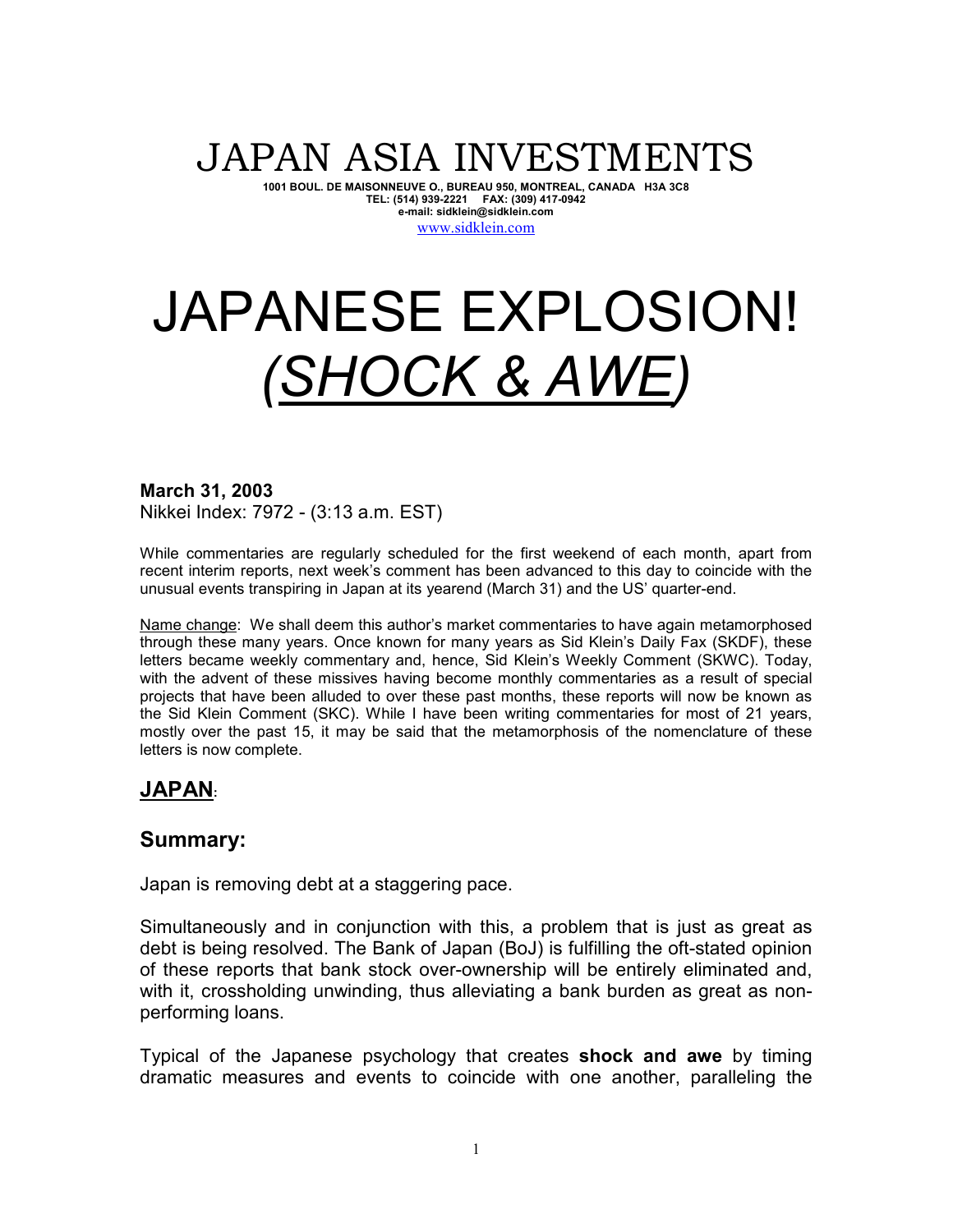above, it seems that hundreds of billions of dollars are about to be unleashed into the world of Japanese financial assets.

SKDF and SKWC repeatedly forecast the type of "proposed and enacted changes" resulting from Big Bang of that sort that should shortly be ratified in the Diet budget that will result in massive liquidity being made available for financial assets. When expressed, those opinions were viewed as being out on a limb but the imminent changes to gift and inheritance taxation will bring all the wealth quite down to earth. As commented in the Report on Business *(ROBtv)* interview (see homepage), Japan's problems will be resolved with the "*strokes of pens*"!

Another term that SKDF and SKWC often used in reports and interviews is the "plans are in the drawer". Sophisticated investors will find it evident that the following dramatic changes, along with so many others in Japan, could not have been dreamt up overnight, particularly since Japan is a society that moves deliberately and by consensus, further evidencing the fact that officials are in harmony.

#### **Stocks:**

\*Please see Banking below regarding anticipated and significant stock price bolstering measures, as well as measures that may cause hundreds of billions of dollars to flood into financial assets.

Gift and inheritance taxes are experiencing overwhelming changes that will allow people to pass on capital to children and grandchildren while still alive at very low tax rates, as long as the gift giver is  $65+$  and the recipient is  $20+$ . Gift tax rates were so outrageously high (70% and now declining to 20%!) that children who themselves had children over 30 were still not receiving monies that would only become available to them until their own parents' deaths.

SKDF used to argue that the demographics of Japan were actually bullish in that a great deal of money would be put into the hands of few, due to the low birth rate, spurring luxury item purchases and investment. This too was considered radical. It is now upon us.

If requests for specifics regarding gifts and inheritance are received, SKC will delve into the details of the discussed changes next month. A few statistics follow but a conclusion that we may draw now is that the 20-40 year old generation is about to have a party!

Particularly for new housing and quality financial assets, a great deal of Japan's \$11.7 trillion US (no misprint) in 0% or near-0% savings will now be liberated. This also explains the realization that is yet to be of these letters' forecasts for higher interest rates (as less capital is held on deposit and driving up the Yen further!), against a backdrop of an improving economy and higher asset prices.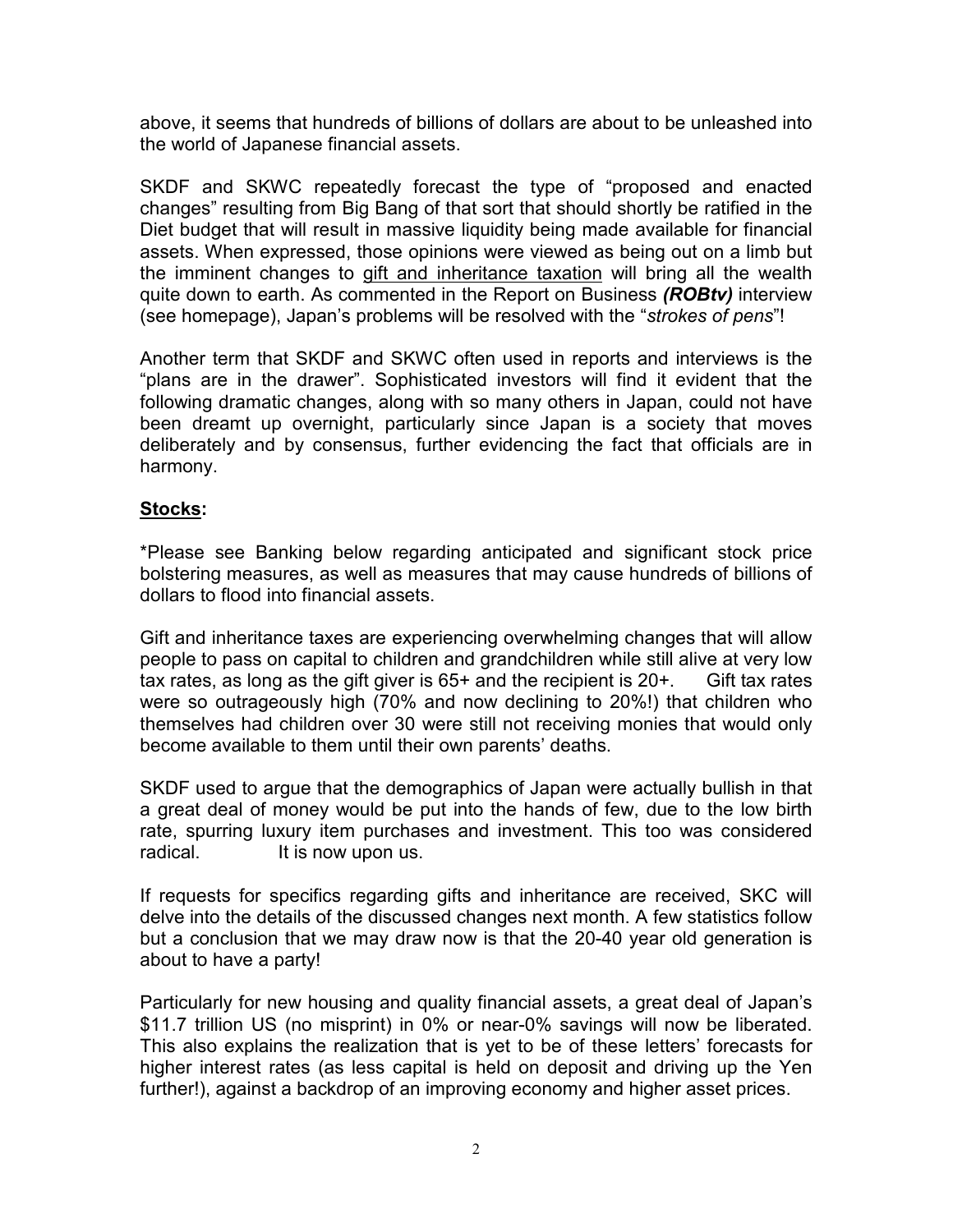The key point to bear in mind is that \$5 trillion US of the \$11.7 US trapped in 0% savings is in the hands of those who own the top 10% of assets. In other words, those in the tax brackets that will reap the greatest benefits of this unfolding change will make enormous sums available, as what forced them into savings is removed. I believe that this was intentional, wishing to unleash capital only once the deflation was deemed largely over. Remember, this is a "team-spirit" nation.

People old enough to have great grandchildren haven't made any gifts to any members of the younger generations due to the prohibitive tax treatment that has existed to date. The mattresses are just waiting to relieve themselves of savings that have been around for too long and at 0% interest, no less. What happens, then, if even 5% of the \$5 trillion US were liberated into the economy and investment world? **\$250 billion would pour into the economy and financial markets.** 

# **Investors, we are on the cusp of what SKDF & SKWC has written about for so long: The death of deflation in Japan and the full fledged commencement of a massive secular bull market that will skyrocket prices and sustain them for decades to come!**

On top of everything else, Japan's coffers will enjoy a boost in the near term, due to the 20% gift tax.

Separately, stock investment trusts appear to have decreased but only due to the declines in equity valuations. In fact, February marked one full year of uninterrupted monthly net stock investment trust capital inflows!

On yet another note, the time premium values of Japanese index options had completely collapsed at the recent lows. This was a point of critical importance as I had been pointing out to bankers that this was creating an extremely rare opportunity. Specifically, put options could have been purchased with a negative delta to hedge stocks with low betas but superior profit potential, in order to create an extraordinary, high profit-to-**defined** and limited risk scenario (go explain that to a provincially minded banker in this town). Anyway, with the Nikkei at the low, put premiums took off, forecasting the month-end's rally, along with SKWC's March 13<sup>th</sup> commentary.

## **Banking:**

## *Debt Crash*

Japan's overwhelming inclination to pay down debt is evident across the board!

Why are interest rates low? As so often explained here, Japan hold about 40% of the planet's savings and doesn't need to borrow anyone's money. Financial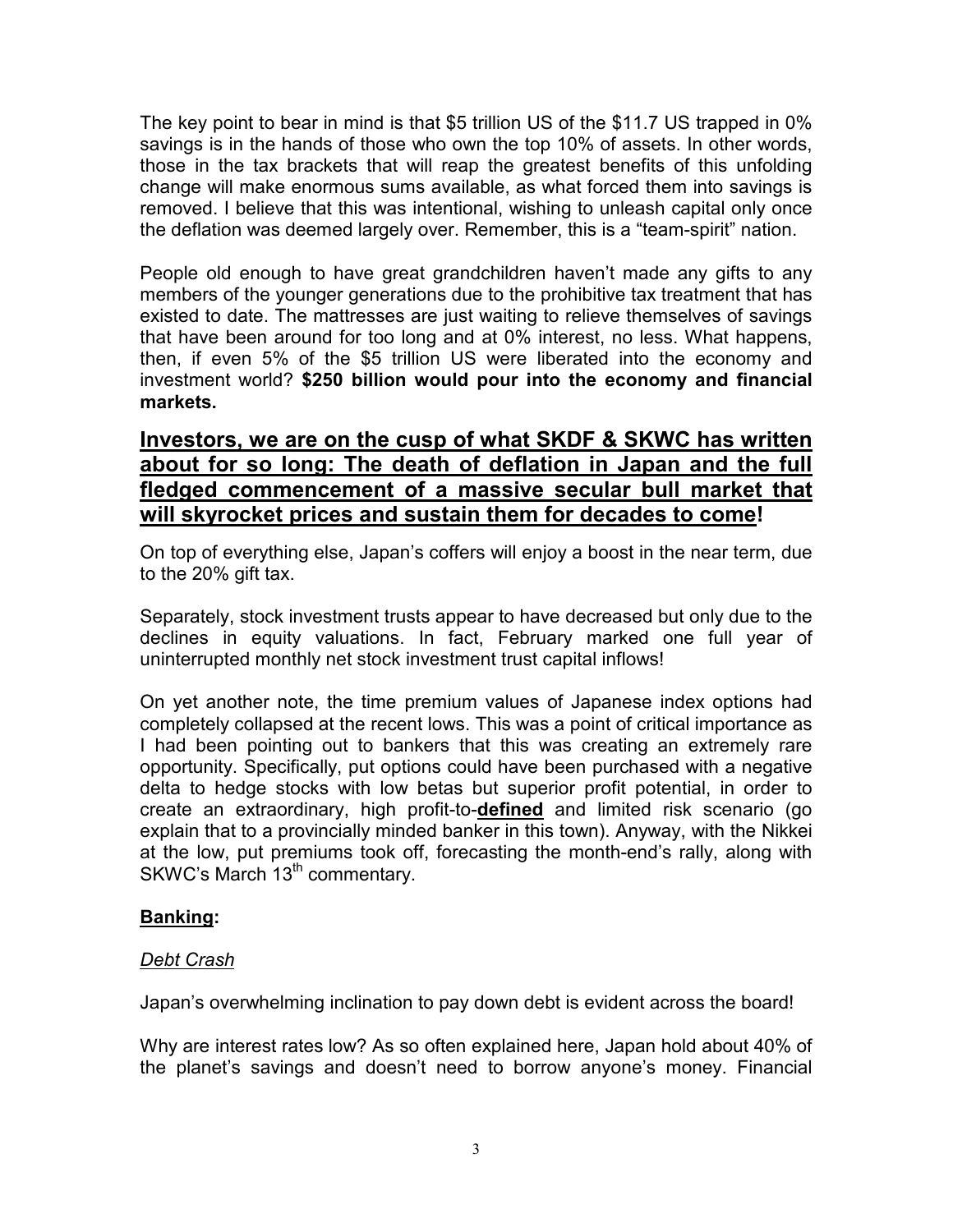companies reduced liabilities last year by around 14 trillion Yen, while recording (understandably) a net surplus of around 15 trillion Yen.

Even when examining numbers that exclude the financial sector, the statistics are mind boggling, as Japan's national will is applied to debt resolution. Total public debt increased by around 40 trillion Yen, while non-financial debt crashed a record amount, a bit over 30 trillion Yen! The economy's net debt increase was 7-8 trillion Yen, which, as a percent of GDP, was the least in about **35** years.

#### *Bank of Japan share repurchases*

SKC has repeatedly forecast that the BoJ will expand its purchases of stocks from the banks that presently hold about **7 trillion** Yen too much, in order to be in line with new legislation that forces banks to not own more public equity than their Tier 1 capital by Sep. 1 2004. The BoJ is presently committed to buying **2 trillion** Yen of shares (the BoJ is also prohibited from putting back onto the market any of the shares that it purchases before Sep. 2008, though it is more likely that it would hold such stock for about 10 years or more, anyway). SKWC consistently wrote that it would be self-defeating to signal in advance its full purchase plan (duh). In any event, this stock over-ownership problem will go away. Period.

#### Guess what?

The new BoJ governor, Toshihiko Fukui, in his first official address to the Diet said that additional purchases later cannot be ruled out (they have to finish buying the  $1<sup>st</sup>$  2 trillion Yen of stock). If that weren't enough, he added that the government could pitch in and make purchases from its Bank Stock Buying Institution.

**Following this, to confirm what has been forecasted in these pages and which SKC further confirms it fully expects will continue, the BoJ indeed announced, on March 25th, that it is already expanding its stock purchase programme commitment by another 1 trillion Yen!** The central bank simultaneously announced that it would go on making abundant cash available on the money markets to spur borrowing.

Perhaps most telling is the "apparent" change of heart by the BoJ and the government (finance Ministry) in terms of how they are going to proceed, namely that they are going to cooperate. On March 25<sup>th</sup>, the New York Times quoted a Lehman Brothers economist, Paul Sheard, as saying, "Instead of the mutual finger-pointing, they are saying, 'Let's get on with it'….The message now is that this central bank will be proactive, and we can expect more to come." The "change" is more apparent than real, as SKWC always warned that these entities are fully united, their policies coordinated and well-planned in advance. Note the following from the March 2, 2003 letter: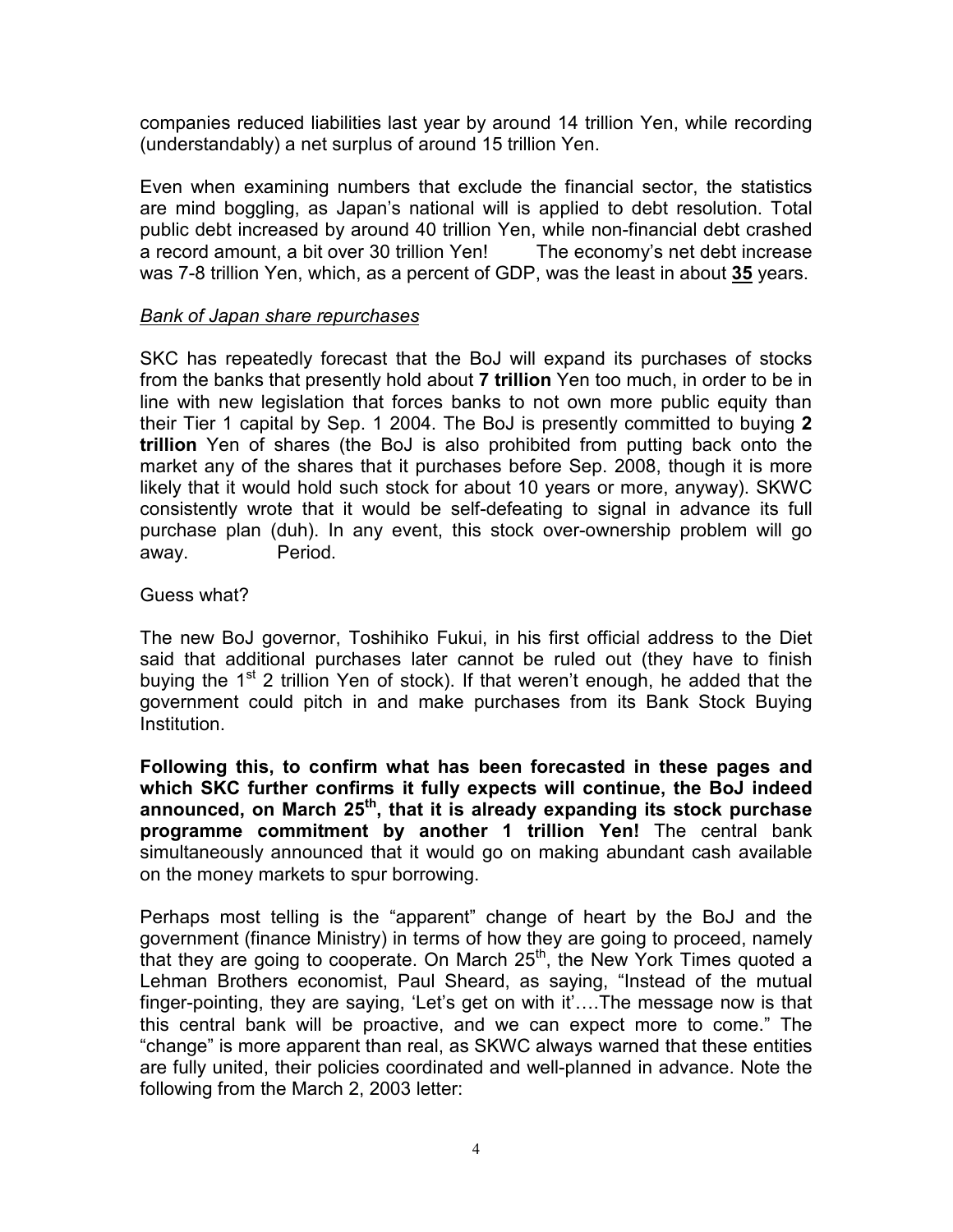*"SKWC has always been of the view that one should always expect action in Tokyo to be coordinated between politicians, monetary authorities and bureaucrats, despite the fact that the show for Westerners may give the contrary impression. Now, the Japanese are coming out and showing it as the market may be preparing to absolutely erupt, as evidenced by the risk averse DDOVS. The "gang" is openly expressing the need and willingness to broaden fiscal and monetary stimulus.* 

*"Along with BoJ bank share repurchase programmes, as so often forecast and analyzed as positive by SKWC (despite the contrary and foolish analysis of foreigners), the government appears prepared now to broaden tax cuts and the social safety net, further pushing Japan out of deflation, something from which it is closer to being rescued, much as foreigners don't seem to know it, except, of course, for smart institutional money that is successfully finding safe haven in Japan, as witnessed by the reversal of foreign fund flows".* 

On a lesser note, an interesting February statistic is that the number of liabilities of 10 million Yen or more fell for the  $6<sup>th</sup>$  month in a row but liabilities were up for the  $2^{nd}$  consecutive month, which is also the next-to-last month of the Japanese fiscal year. Taken together, is this another sign of an improving situation as the number of difficulties diminishes, while write-offs accelerate?

#### **Economy:**

Going forward, employers will be saddled with higher social security costs. This makes sense given Japan's aging population. It is also true that companies will be enjoying greater R&D tax deductions. On balance, the 2 measures may result in a net revenue increase for the government. The R&D treatment change is also sensible.

Firstly, it will most positively impact on those focusing more heavily on R&D, which these days are, most of all, drug and technology companies. The former is very much related to the theme of Japan's aging population and therefore are expected to make critical contributions to this evolving theme. Secondly, technology, however battered of late in terms of valuations, still represents the "new era of innovation" (in Kondratieffian terms).

Therefore, apart from the fact that the government is proceeding in a fiscally conservative manner and notwithstanding the fact the more R&D focused companies are set to make critical humane and technological contributions (including auto companies), longer term, the combination of the preceding 2 measures ought to result in greater government revenues and an expanded economy. Recent comments forecast greater fiscal stimulus and we're presently seeing creative changes that certainly should result in win-win situations.